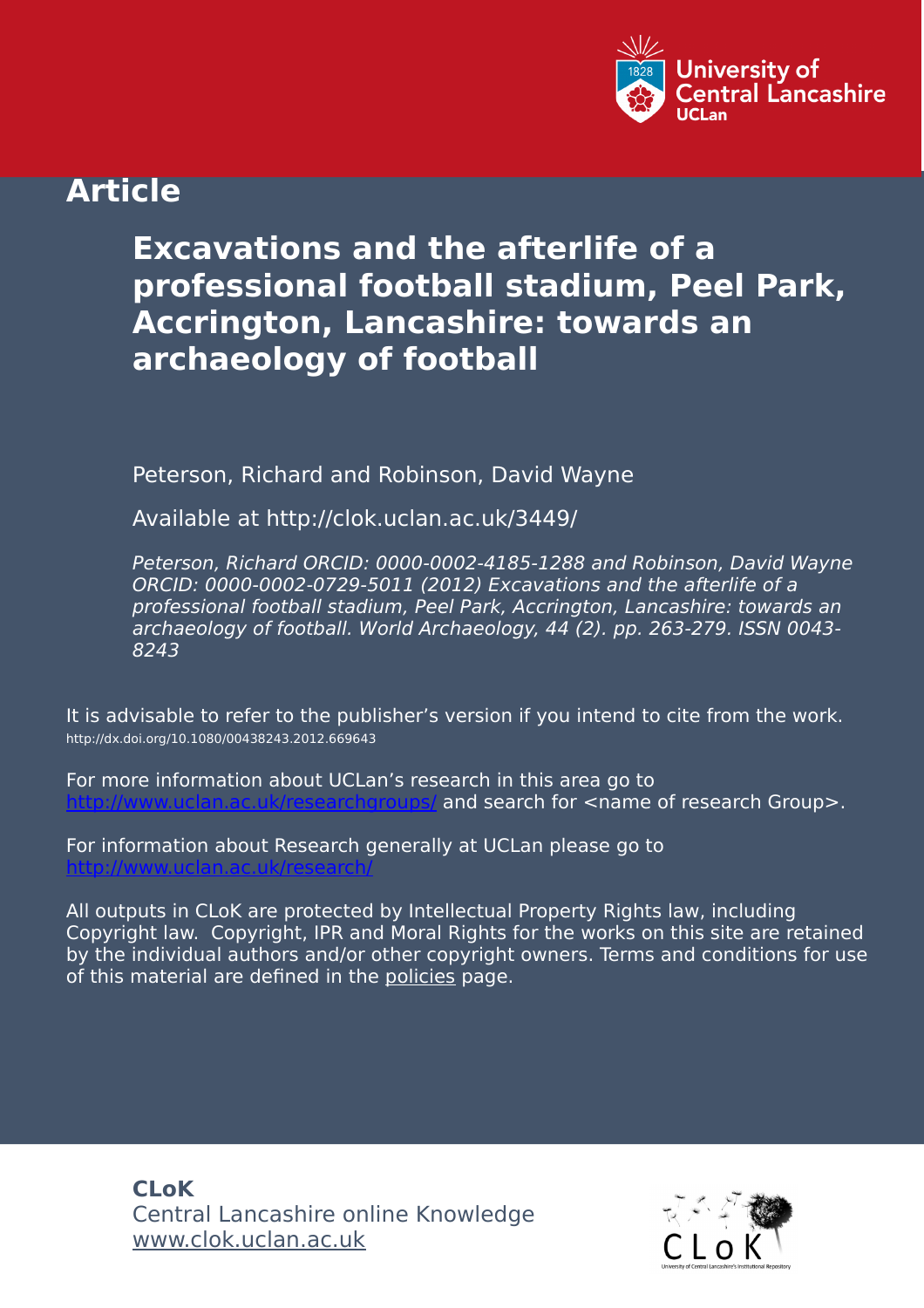## **Social Memory and Ritual Performance**

Rick Peterson Senior Lecturer in Archaeology School of Investigative and Forensic Sciences University of Central Lancashire Preston PR1 2HE UK

01772 893495 [rpeterson@uclan.ac.uk](mailto:rpeterson@uclan.ac.uk)

Rick Peterson is senior lecturer and course leader for archaeology in the School of Forensic and Investigative Sciences, University of Central Lancashire. His current fieldwork focusses on the landscape setting and prehistoric occupation of caves and rock-shelters in the Forest of Bowland, Lancashire. His broader research interests include the British Neolithic, particularly pottery, small scale societies in prehistory and the Holocene archaeology of caves.

Subfields:

British Neolithic, Archaeologies of Memory, Archaeology of Natural Places

Suggested Referees:

Dr Andrew Jones, University of Southampton Professor Richard Bradley, University of Reading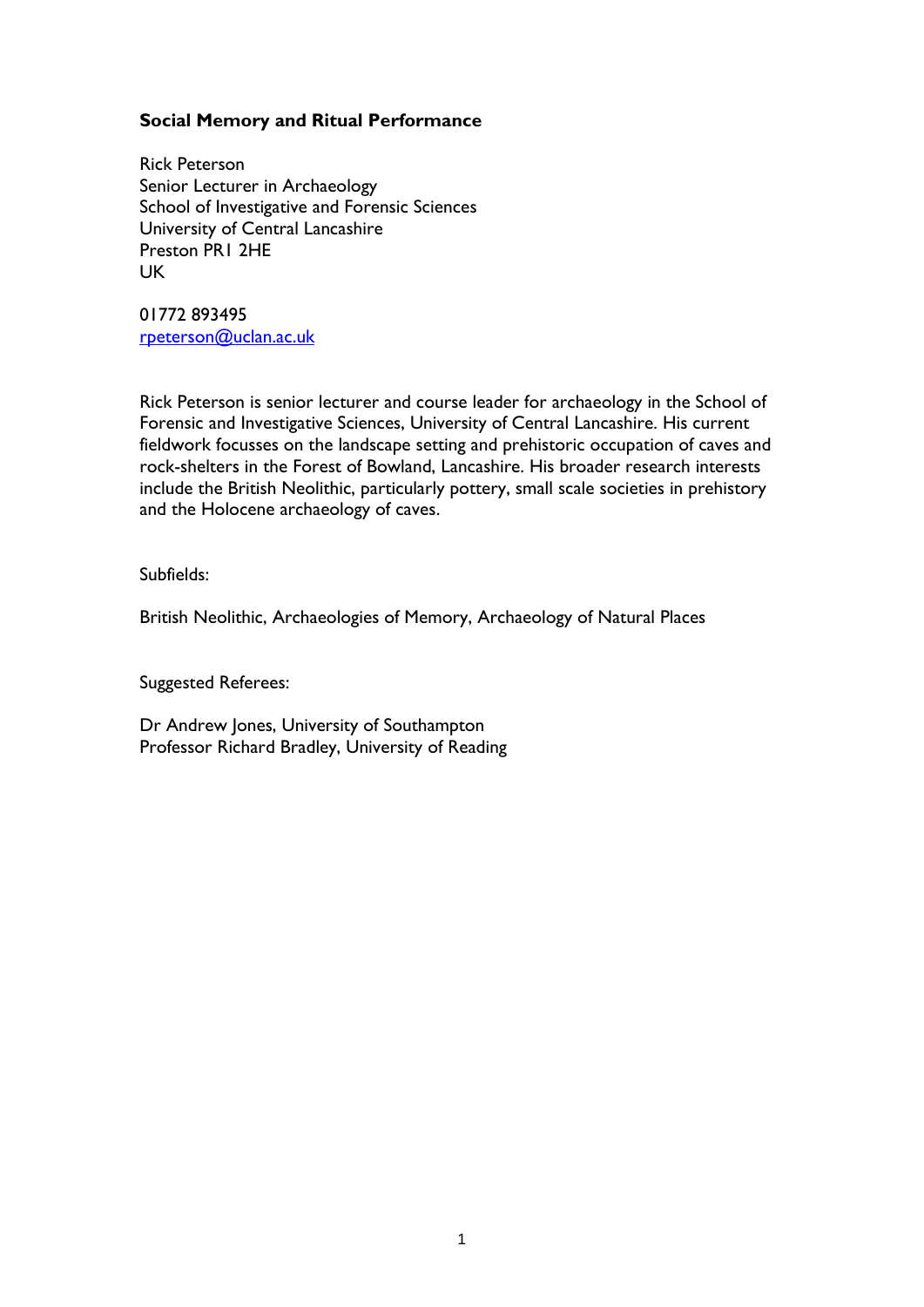## **Social Memory and Ritual Performance**

## **ABSTRACT**

This paper is concerned with archaeological evidence for the mechanisms by which group memory is transmitted. Specifically, how do natural places such as caves and rock shelters retain their status as foci for ritual activity? It draws upon recent social and archaeological theory around embodied memory: in particular Connerton's (1989) division of memory claims into three kinds. These are: *personal* memory claims; *cognitive* memory claims; and *habit-memory*. It is argued that *cognitive* memory claims and *habit-memory* should be regarded as aspects of the same process of remembering, following Gell (1998) and Jones (2007) physical traces of past action are regarded as central to this act of memory. Three encounters with memory are analysed: managing memories; remembering a lesson learnt; and formal performance which reinforces group memories. It is argued that all three share some of the attributes of a ritual performance. An analysis of biographies of practice is proposed to draw out these links between small scale *habit-memory* and long term group memory.

#### KEY WORDS

Neolithic caves social memory embodiment ritual biographies of practice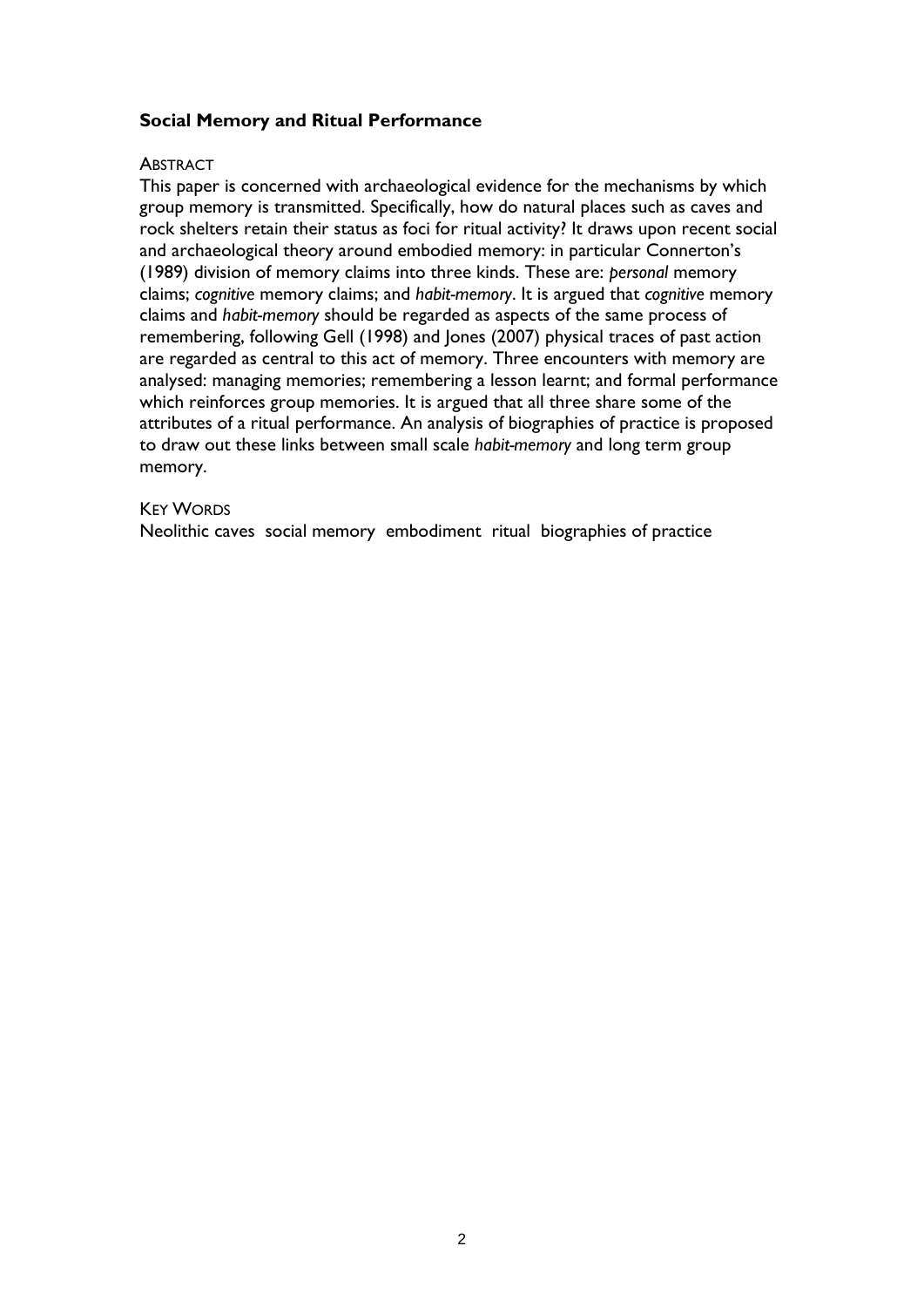#### **INTRODUCTION**

This paper will address the question of how group memory is transmitted within societies. What are the effects of remembering collectively and how might we understand that process using archaeological evidence? These questions arose from fieldwork in small caves and rock-shelters at Goldsland Wood, Wenvoe in the Vale of Glamorgan (Aldhouse-Green and Peterson, 2007; Peterson and Aldhouse-Green *in prep*). Human remains occur over a long timescale at many prehistoric cave sites, particularly from the Neolithic onwards (Chamberlain, 1996; Dowd, 2008; Leach, 2008; Schulting, 2007). One of the Goldsland sites, George Rock Shelter, has fragmented human remains which have been radiocarbon dated to the beginning of the Neolithic period. Wolf Cave, around 500 m away, has similarly fragmented human remains but in this case with radiocarbon dates from the Early Bronze Age. At both sites there were also Neolithic pottery sherds, worked stone tools and debitage of Late Mesolithic to Late Neolithic date.

Therefore, at both George Rock Shelter and Wolf Cave there are strong indications of a set of depositional practices which begin in the Late Mesolithic and continue for a considerable period of time. This paper will examine how the transmission of memory within a group of people might work over a long timescale to develop this persistence of use.

## MEMORY AND EMBODIED EXPERIENCE

These are questions which have received detailed consideration within archaeology over the last twenty years (for example: Borić, 2010; Bradley, 2002; Jones, 2007; Whittle et al., 2007a). This paper will review parts of that debate with reference to the particular problems of memory and natural places. One of the most profitable results of these works has been to shift discussions around remembering from a focus on discursive knowledge, where the only imaginable mechanism of transmission in prehistory is the oral poetic tradition, to embodied experience. An important influence here has been Paul Connerton's 1989 book *How Societies Remember*.

Connerton (1989, 21-25) begins by analysing memory claims in general by dividing them into three broad classes. Firstly there are *personal* memory claims, memories which 'take as their object one's life history' (Connerton, 1989: 22). Secondly there are *cognitive* memory claims which relate to things one has met, learned of, or experienced in the past. A typical example would be abstract knowledge, such as the meaning of words. One of the identifying characteristics of this kind of memory claim for Connerton is that you do not need to remember *when* you learnt something to make use of it. Finally there is *habit-memory*; the ability to reproduce a physical performance, Connerton (1989: 22) uses the example of remembering how to ride a bicycle.

Jones (2007: 7-12) has reviewed different metaphors for how *personal* memory claims, Connerton's first class, might work. He rejects metaphors of memory as storage in which the brain is variously conceived as a storehouse, library or encyclopaedia of finite capacity. Jones (2007: 9) regards this vision of memory as problematic for two reasons. Firstly, it relies upon a model of memories as objective 'lumps' of data which are not interpreted in any way by the mind storing them.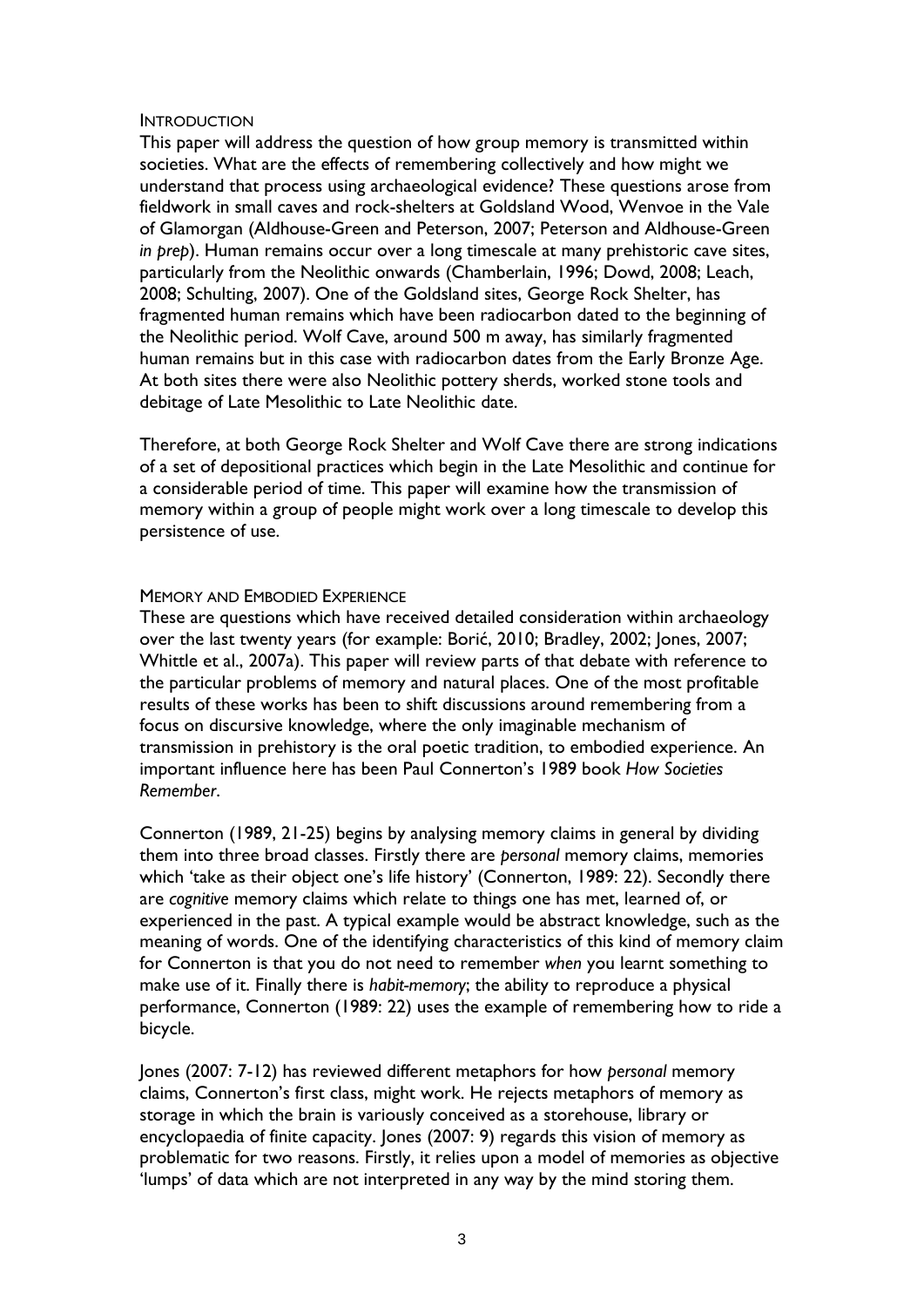Secondly, and arising from that characterisation, the authenticity of knowledge is solely derived from the accuracy or otherwise of the mind's recall of these objective memories. Jones follows Clark (1997) in viewing memory as a process of pattern recreation which involves the mind, the body and the world. Clark views cognition as something which is created within the interaction of brain, body and world. For Jones memory is just this kind of knowledge; one that is contextually specific, experiential and embodied. This analysis of *personal memory claims* is extremely persuasive. The rest of this paper is primarily concerned with the slightly different case of the social transmission of memory but it will take as its starting point Jones' analysis of memory as a contextually specific, embodied and experiential phenomenon.

In analysing the second and third of Connerton's types of memory I want to suggest that *cognitive* memory claims and *habit-memory* are versions of a similar process of remembering. The example that Connerton (1989: 22) uses of a *cognitive* memory claim, knowing the meaning of words, is firmly within the realm of discursive knowledge. By contrast the example he gives of *habit-memory*, remembering how to ride a bicycle, is very clearly embodied knowledge. In both these cases it is not necessary to recall the point when the knowledge was learnt to make use of it (Connerton, 1989: 23). C*ognitive* memory claims and *habit-memory* are probably best regarded as names for either more discursive or more embodied versions of the same thing: *remembering a lesson learnt*.

In a recent paper Budden and Sofaer (2009) have used bodily practice to integrate what have traditionally been seen as opposed categories of discursive and nondiscursive knowledge. In existing studies, particularly in archaeological artefact analysis, they see a disjunction between 'top-down' discursive theory about symbolism and 'bottom up' embodied analysis of production processes (Budden and Sofaer, 2009: 204) Their examples focus on the transmission of knowledge about how to make pottery and how this serves to create the identity of 'potter' in the Hungarian Bronze Age. Budden and Sofaer analyse potting as an embodied performance. They follow Marcel Mauss in a vision of the *châine opèratoire* which includes the development not just of artefacts and knowledge but of the human body itself through repeated learning performances (Budden and Sofaer, 2009: 209).

Social memory, which is the main focus of this paper, is by definition all about communication. It cannot function without the transmission of information and therefore by default Connerton would classify it as *habit* or *cognitive* memory. In order to analyse the central role of material culture in memory, Jones (2007: 20-26) introduces the concept of indexing through a discussion of Gell's (1998) work on art. For Gell the artist and his work are inextricably entangled in time. All artworks draw on earlier work, without this link they would be unintelligible as art, and by doing so they connect the artist and the person experiencing the art to that past. By making the artwork the artist physically incorporates their bodily actions into the object, allowing them to be experienced in the future. It is a central part of Gell's (1998: 33, 68-72) discussion of how art works that the artist often consciously indexes their creative performance in the artwork. For example, early  $20<sup>th</sup>$  century art potters often sought to monumentalise the arcane craft skills needed in their work, making their pots 'theatres of technique' (de Waal 2003: 20-24). Pollard (2001: 317-8) takes this argument further when he defines aesthetic appreciation as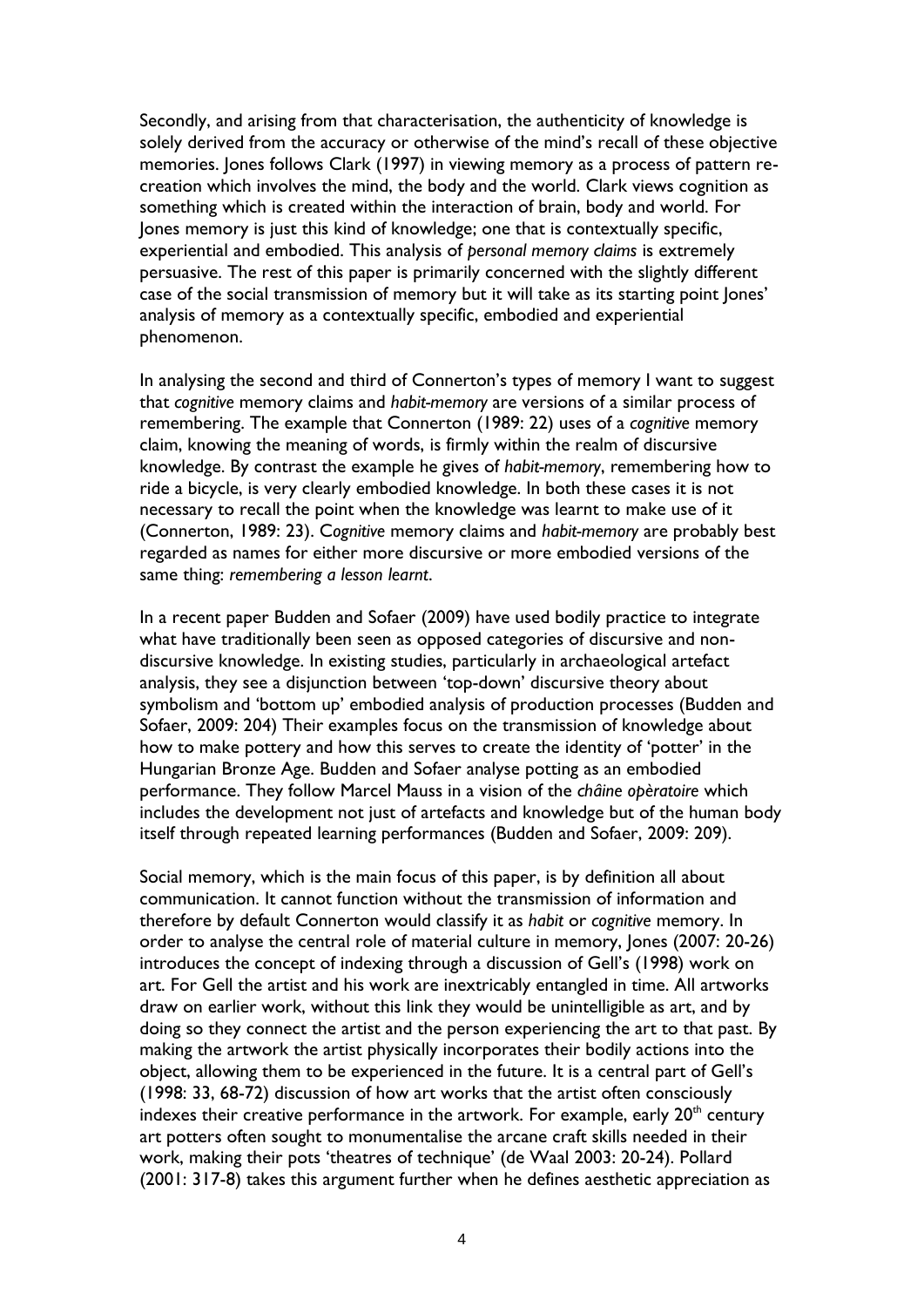the response of knowledgeable actors to these indices of creative performance. This gives us an embodied theory of aesthetics to set alongside Gell's anthropological theory of art.

It is important to note at this point that Gell (1998: 236-7) and Jones (2007: 22) are not claiming that objects experience memory, or that they act as an external store for human memories. Rather, objects which index past events in this way are part of the embodied, experiential world which allows memory to be created through the process of pattern recognition. From this perspective, scars and physical traces of past changes on artefacts, landscapes and natural features are evidence for past memories. By indexing the demonstrable passage of time they allowed the creation of memory. When we are considering social memory and the transmission of knowledge we are interested in a particular kind of memory creation: remembering a lesson learnt. These lessons become archaeologically visible when we can demonstrate the interaction between the kinds of physically indexing traces discussed by Gell and the social transmission of embodied skills.

Edmonds (1997: 105; 1999: 36-54) discusses examples of precisely this kind of interaction when people were learning to work stone among the debris of earlier knappers. He (Edmonds, 1997: 46-9) gives the example of the long-lived stone axe production sites of the English central Lakeland fells. At these sites trainee flintknappers would have knelt on a floor made of the flakes and discarded rough-outs of earlier lessons and learnt their skills surrounded by rock faces scarred by earlier fires and episodes of quarrying.

## PERFORMING MEMORY

There is more to social memory than the transmission of craft skills; however important these may be in the creation of the potters' or flint knappers' identity. This paper will analyse social memory by examining three different ways that bodies, places and objects might work together around memory and commemoration. These have been characterised as 'managing memories', 'remembering a lesson learnt' and 'formal performance'.

#### *Managing memories*

There are many archaeological sites where we have evidence for repeated ritualised action aimed at managing an immediate memory. An example of this would be the funerary rites associated with burial. The archaeological study of multi-stage funerary rites and the management of memory are well established, particularly for the Neolithic period. For instance, Fowler (2003) has drawn on the work of Battaglia and Küchler to interpret the exposure of human and animal bone. The decay and fragmentation acted to index the passage of time and, through that process, to manage memories of the deceased. Similarly, Reilly's (2003) model of multi-stage interment rites in Orcadian chambered cairns postulates both a ritual and a physical journey for the dead. Gradually decomposing bodies were moved through a staged series of resting places either within individual tombs or across a wider landscape cemetery. Leach (2008) has recently reviewed evidence for different kinds of managed transformation in the Neolithic human remains recovered from a group of caves in North Yorkshire. Detailed osteological study has demonstrated that, within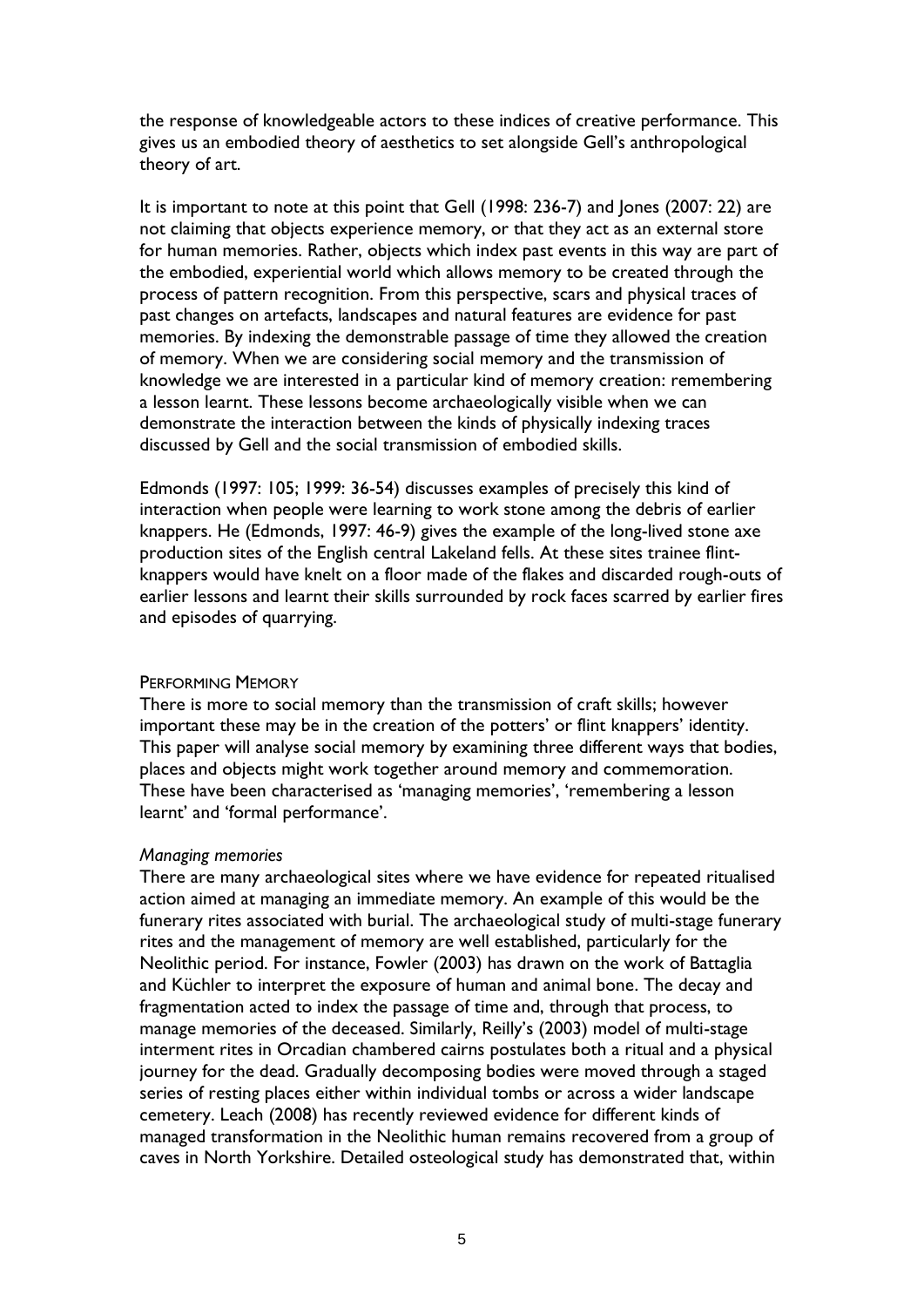a wider tradition of Neolithic cave burial, individuals with different life histories were treated in different ways after death.

In the examples given above the process of managing the physical and social transformation of the dead has been analysed by archaeologists in some detail. I would suggest that while *processes* are relatively well understood the visceral and emotional damage of grief and loss has often been omitted. The study of emotion in archaeology has been discussed in an influential paper by Tarlow (2000). She takes an experiential perspective to try and move beyond the position that emotions are either entirely culturally constructed or purely biological. Certainly it would be rash to assume that emotions are experienced in exactly the same way in all cultures around death, or even that it would be appropriate to categorise these emotions as equivalent to our concept of 'grief'. However, given the compelling evidence for the need to manage transformations around death, some powerful emotional component to these practices needs to be acknowledged.

I want to make the claim that in studying the archaeology of funerals we are dealing with personal memory claims of Connerton's first class but with the twist that the archaeology probably represents strategies to manage a memory which is out of control and overly powerful. At times of great personal grief, at least in the modern West, Jones' (2007: 12) 'pattern re-creation' is both inescapable and horribly disabling. When everything recalls the dead person to mind then the physical indices of change, principally bodies and artefacts, are what need to be structured and normalised.

Battaglia (1992: 7-13) provides a very relevant ethnographic analogy for the mourning process as an extended performance which has the specific aim of managing the memory of the corpse. Among the Sabarl of the islands of southeastern New Guinea, a protracted and structured set of performances over a period of years resolve the social and emotional implications of the absence of the deceased. The Sabarl perceive death as a problem of interrupted obligations and therefore their mourning rituals involve highly theatrical and structured exchanges of different classes of objects. However, the end result of these rites, although they have the ostensible aim of forgetting the dead individual, is to create an emptiness: a physical space which remains associated with these particular performances. I would see this as an example of using performance to manage the transition from the raw grief of fractured social relations to a commemorative place which indexes a 'completed' and therefore more socially palatable memory.

Weiss (1997: 168-9) presents an example of similar processes of managed forgetting through a structured series of performances among the Haya of western Tanzania. In this case the 'completed' memory is indexed by portable mourning cloths worn by surviving descendants of the dead. I want to suggest a model for funerary ritual as an emotionally driven performance which works to manage that painful and dangerous direct personal memory of the deceased. Over time these embodied performative funerary rituals, such as the ethnographic examples discussed above, allow a more socially integrated memory of the dead to be indexed by a place, monument or artefact.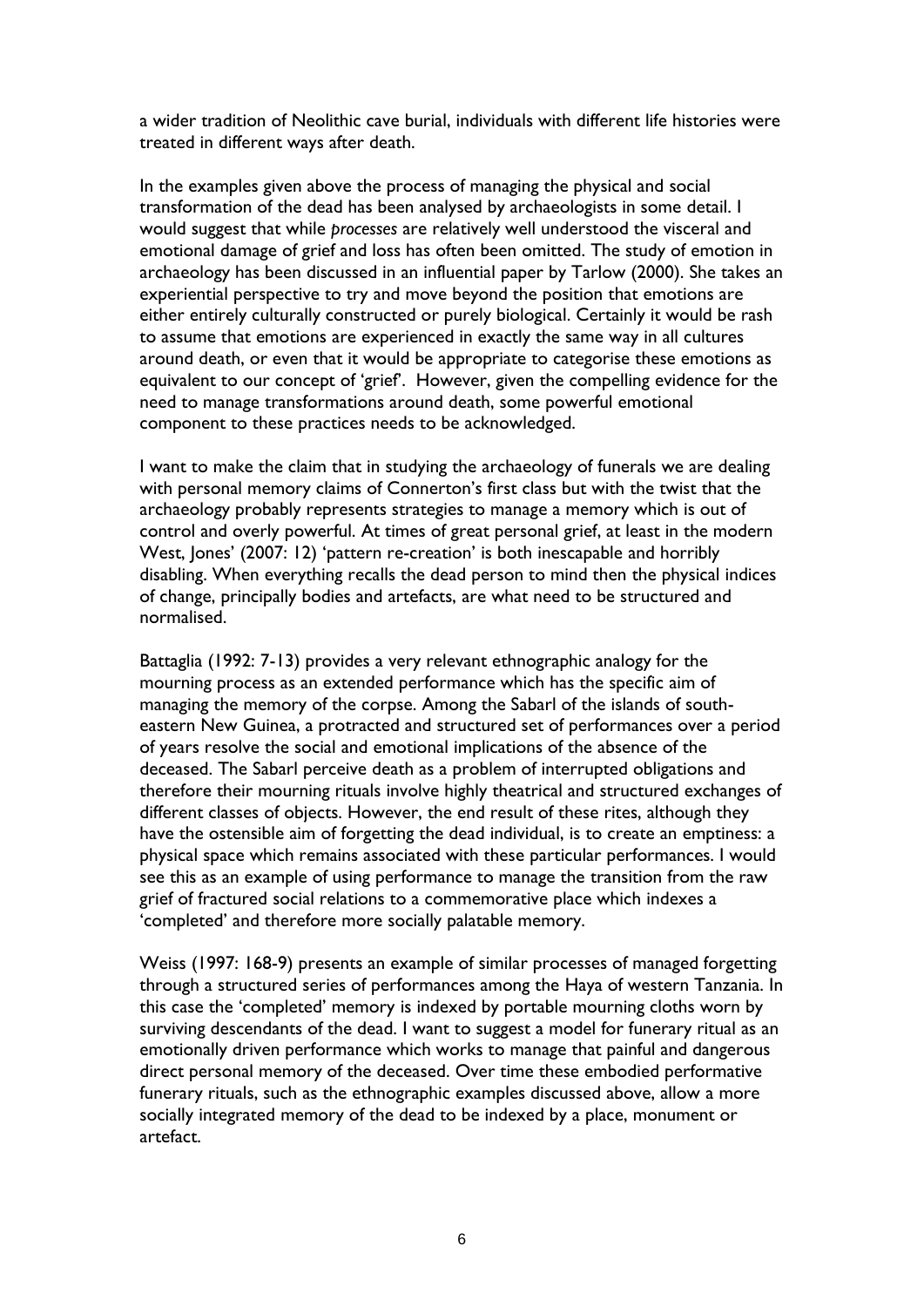At Goldsland Wood the archaeological evidence of this performance also seems to take the form of exposure burial. At George Rock Shelter there are the remains of seven individuals, probably all dating to the early part of the Neolithic. Osteoarchaeological analysis of the skeletal material gives some indications of the rituals around death (Williams, 2008 and Figure 1). The picture is somewhat complicated by later disturbance, particularly the pit containing context 1009. However, the primary rite seems to have been either exposure on the surface or shallow burial of single bodies on repeated occasions. This took place close to the rock wall at the back of the rock shelter, with the bodies parallel to the rock-face. Each successive burial disturbed the previously deposited remains, creating a fragmentary and collective mass from a series of burial events.

There are obvious parallels with well documented successive interment traditions at Cotswold-Severn chambered cairns such as Hazelton North (Saville, 1990: 250-2) and Wayland's Smithy I (Whittle et al., 2007b: 112-4). Parallels for the successive interment rite at Goldsland also comes from other Welsh caves sites, notably Little Hoyle, Tenby (Aldhouse-Green et al, 1996: 446) where the practice seems to date to around 3600 calBC.



Figure 1: One plan and two cross-sectional views of human bone deposition and associated radiocarbon dates at George Rock Shelter through the build-up of scree layers within the site. Bone distributions after Williams (2008: appendix 1.1); radiocarbon samples dated by the Oxford Radiocarbon Accelerator Unit:  $5083 \pm 38$ Cal BP (OxA-X-2424-44); 4929 ± 33 Cal BP (OxA-20968).

The rock-shelter deposits are a series of screes which formed relatively slowly, so we should envisage the human bone being placed on the surface of the scree then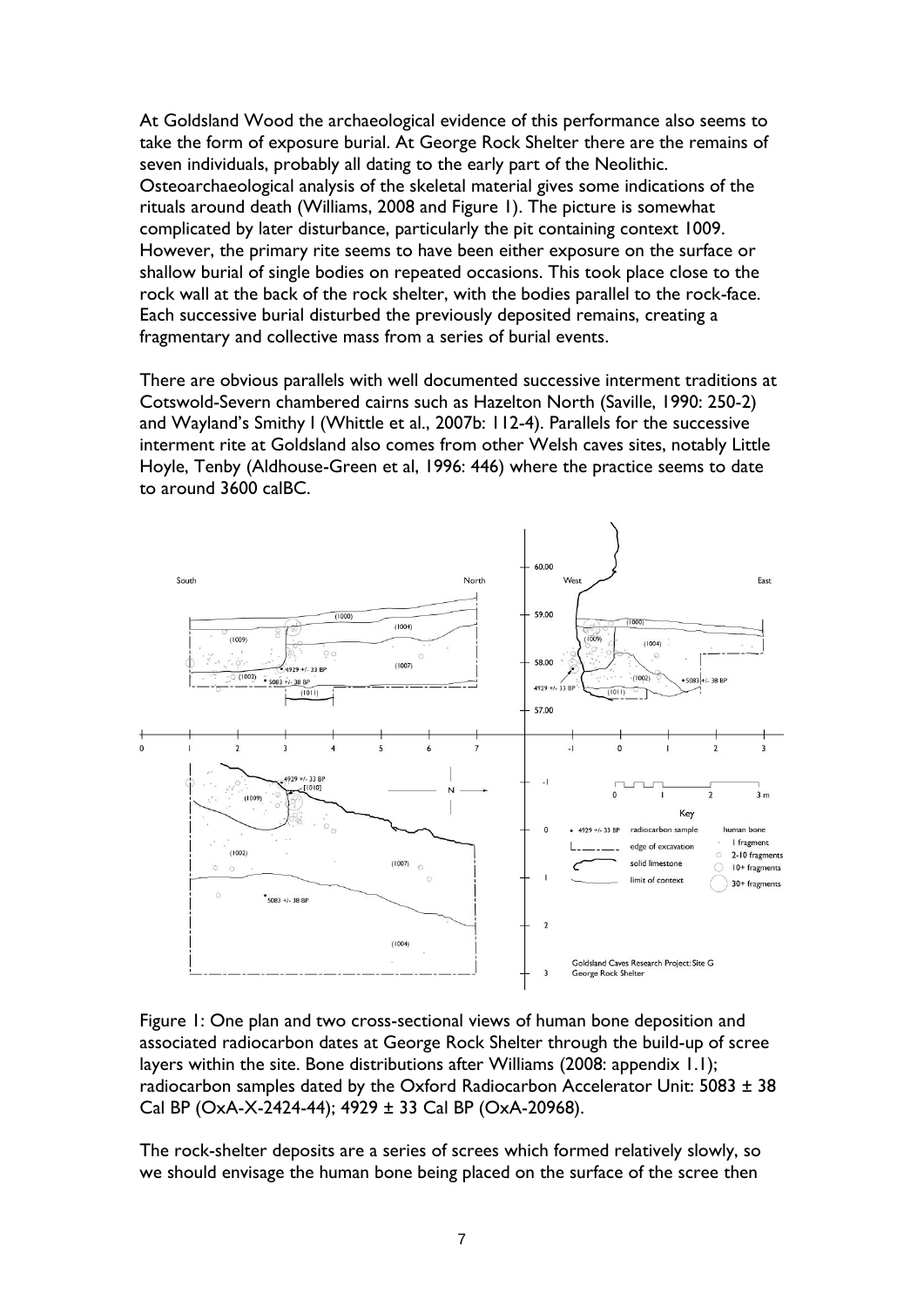gradually being dispersed and incorporated into the matrix. The depth of deposit (Figure 1) indicates a lengthy timespan for these seven rituals and, in view of the Early Bronze Age date from nearby Wolf Cave, we should remember that George Rock Shelter is likely to have been just one of a number of similar local sites which index this kind of performance. Interestingly, one of the George Rock Shelter screes (context 1002/1007) was actively forming granular tufa during the period of the funerary activity. The association between tufa deposits and human remains has been noted by Leach (2008: 51-2) at Cave Ha 3 and Thaw Head Cave in Yorkshire. She interpreted this as deliberately drawing on the petrifying power of the environment for specific burials which were not subject to 'normal' fragmentation over time, but were intended to remain whole. At George Rock Shelter, by contrast, we appear to have successive interment and fragmentation within a tufa forming environment. Leach (2008: 51) cites other examples of ritual associations with tufa in prehistory and it may be that the tufa-producing screes were selected for their properties of whiteness, petrification and transformation.

At Goldsland the repeated act of successive interment over a long period of time indicates the power of embodied performance. Here a rite which helped manage the physical and social dislocations and transformations of death seems to have had the effect of marking out a particular place as memorialising this rite. Decaying flesh and scattered bone served to index George Rock Shelter and memorialise this process.

#### *Remembering a lesson learnt*

I next want to discuss examples of social memory that are less obviously associated with formal ritual practice. These are the repeated actions which arise from and inculcate bodily memory in learning and practicing life skills. As discussed above, this links together the unconscious *habit-memory* discussed by Connerton (1989: 22) with the importance of the indexing of the past identified by Jones (2007: 21)

Learning a skill involves experiencing the embodied performance needed to carry out a particular task alongside the physical traces of the result of that performance. To use a sporting example, a cricketer hitting a ball needs to respond quickly and subconsciously to get feet, body, hands and eyes working in particular ways to execute a shot. If it is a good shot then the middle of the bat will hit the ball and a whole variety of sensual clues will tell the cricketer this. The look, sound and feel of the impact need to be integrated with the memory of the bodily movements that produced the shot. People learn to combine the action and the physical traces of the result by comparing their effort to other previous attempts. This has to be a social process, one where external guidance is given; very few skills can be learnt by individual trial and error.

Craft apprenticeships and sports coaching can provide many examples of the importance of indexing in developing this kind of *habit-memory* but one most familiar to archaeologists is being taught how to clean surfaces with a trowel. This skill involves learning to hold the blade at the correct angle to scrape the surface. There are requirements of bodily posture to achieve this: archaeologists hold the trowel handle close to the tang manipulating the blade to give a good compromise between control and power. Interestingly, this small piece of embodied knowledge is now indexed by the tang guard on the new plastic-handled 'archaeology' version of the WHS four inch trowel (Figure 2). Novice trowellers are instructed to adopt a stance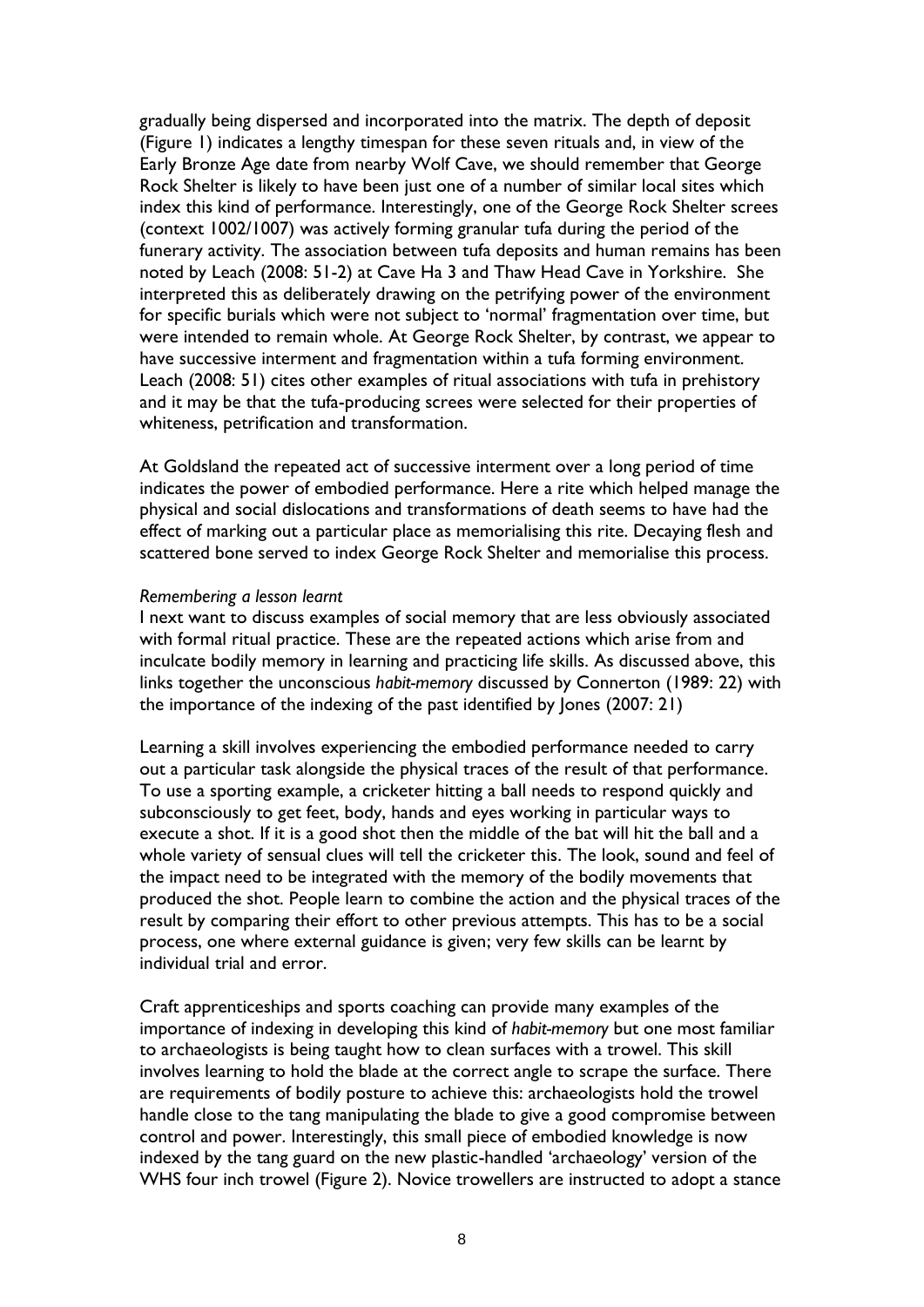that puts the weight of the upper body over the point of the trowel. At some sites the preferred position has been to balance on the balls of the feet, at others kneeling has been permitted, but on every teaching excavation I have observed sitting or reclining trainees have been corrected.



Figure 2: University of Central Lancashire students cleaning a surface during the excavation of the Moseley Heights ring cairn, near Burnley, Lancashire and (inset) the plastic-handled Spear and Jackson WHS four inch 'archaeology' trowel, showing the tang guard.

Michel Foucault (1979) analyses many similar processes of learning bodily skills, his interest is how objects and bodies entangle to produce the properly 'disciplined' body. However, in the case of his analysis of de la Salle's eighteenth century programme for teaching handwriting (1979: 152) there is explicit consideration of the interaction between bodily posture and the production of the external artefact, in this case a clearly written page. The descriptions of trowelling techniques given above and printed in archaeological manuals (for example, Atkinson, 1946: 38-9 and Webster, 1963: 92) are similar examples of the integration of the social response to the embodied performance and the indexing effect of the artefact being produced. Feedback on how the trainee is doing comes from both the person instructing and from the appearance of the completed cleaned surface they are producing. The teacher, tool, body and surface entangle to incorporate the habitual knowledge of how to repeat this process into our memories.

Trowelling a surface becomes something we can do without needing to remember how and when we were taught to do it and falls into Connerton's *habit-memory* class. However, and to slightly contradict Connerton, while you do not *need* to remember where and how you learnt to trowel in order to clean a surface successfully, everyone *can* always recall this event. The process of learning in this instance is so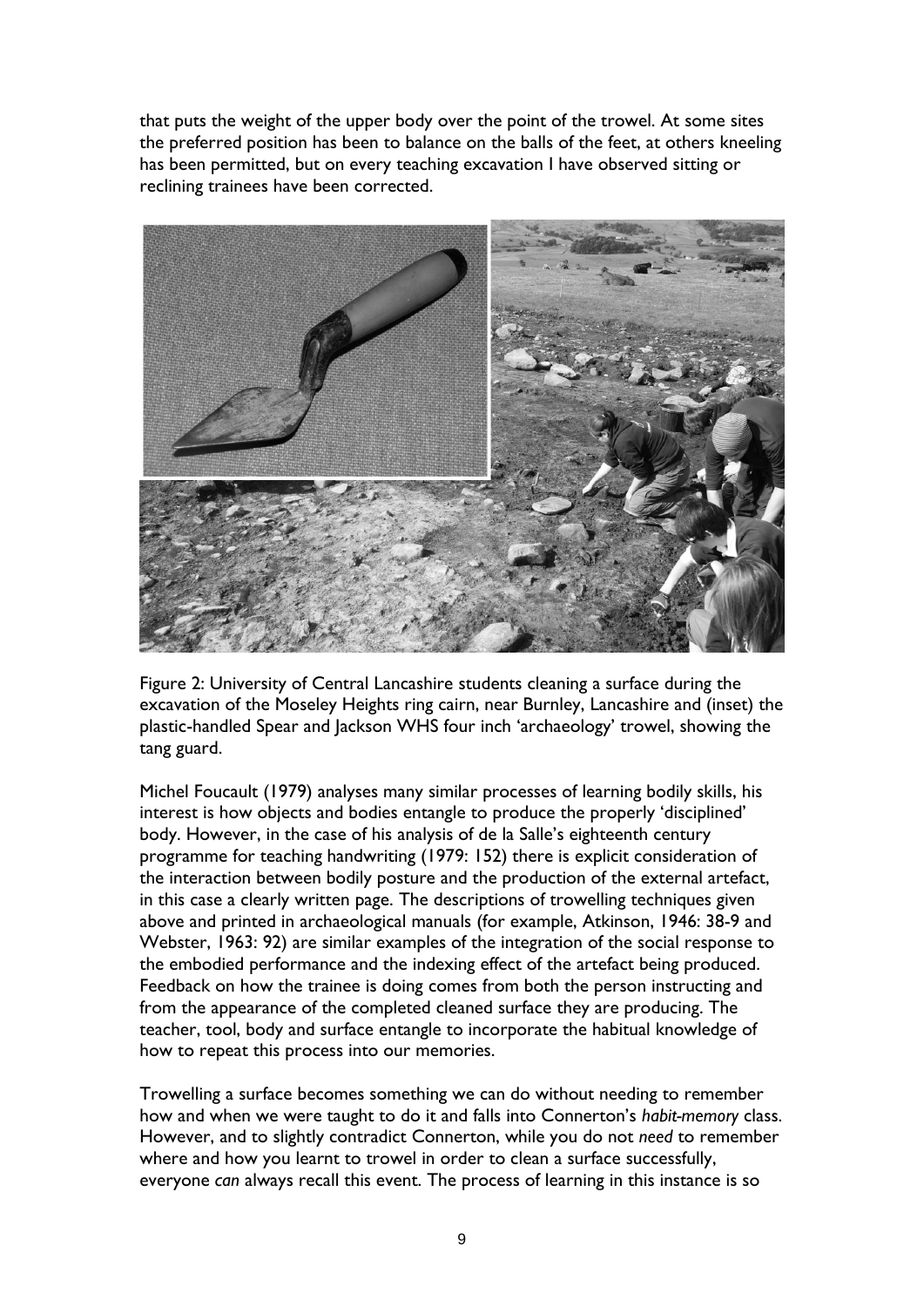fundamental to an archaeologist's identity it becomes a sedimented part of their personal history. Along with the trowelled surface, they have created the kind of body that knows how to trowel.

To return to the example discussed earlier of learning to knap flint in prehistory, Edmonds (1999: 38) describes a locale at Ramsey, Cambridgeshire with a flint scatter of cores, narrow flakes and blades. Detailed analysis of the makeup of the assemblage leads Edmonds to the conclusion that both highly skilled and less skilled flintworkers were working together. Similar assemblages which may be characteristic of people learning to knap flint have also been reviewed by Finlay (1997: 207-9) for the Mesolithic and Upper Palaeolithic. Ramsey seems to be a place which was about production, in the sense that completed artefacts were removed from the site for use elsewhere. It was also a place where the embodied skills and indexing clues of learning to knap flint were tied to a particular place and time, particularly if Edmonds' suggestion of seasonality is accepted.

George Rock Shelter does not demonstrate the degree of evidence for flint knapping lessons identified at the sites above. However, the concentration of flintworking at particular times is strongly suggested. The distribution of worked stone debitage (Figure 3) shows a concentration of flint knapping within particular horizons. These seem to be coincident with the beginning and end of the formation of the tufa rich scree 1002/1007. The typology of the stone tools from the site reinforces this impression. The lithics include distinctively Late Mesolithic pieces such as narrowblade microliths. These clearly pre-date the earliest dated human remains on the site. There are also diagnostically Late Neolithic pieces such as a denticulated knife. The suggestion is that the majority of flint working and flint deposition at the site belong to distinct episodes which either pre-date or mark the end of the burial rituals. Some caution is necessary here as there are some Early Neolithic lithics, including a leaf-shaped arrowhead, residual in the later disturbance context 1009. However, the 'layered' distribution of lithics contrasts with the much more generalised pattern seen with Neolithic pottery sherds from the site.

Therefore, lithic production and deposition at George Rock Shelter was an embodied performance memorialised by a range of indices which served to link it to a specific time and place. A locale which people repeatedly visit, perhaps at particular times of the year, becomes a place where formal performances are going on which transform people's lives and capabilities. At which point learning and habit memory begin to take on many of the attributes of a formal commemorative ritual similar to those discussed by Connerton (1989: 41-53).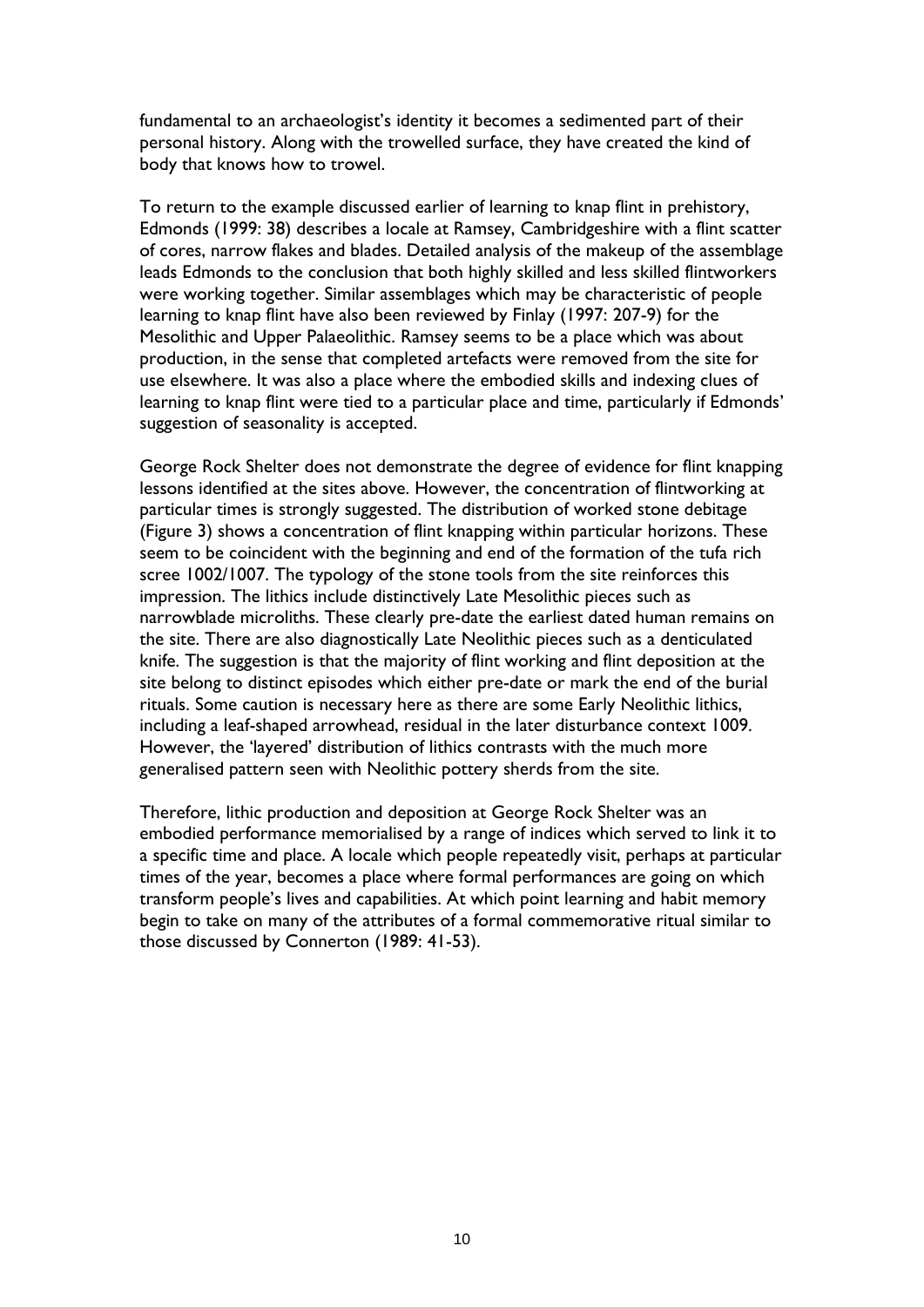

Figure 3: one plan and two cross-sectional views of George Rock Shelter showing the distribution of worked stone debitage through the scree layers.

## *Formal performance*

This is the last of the three interactions between bodies, places and artefacts this paper will examine. Connerton (1989: 41-71) described at length the role of formal performance in encoding and reinforcing the ritual commemoration of semimythologized events or people. In general terms this takes the form of a bodily performance, or performances, which are specific to a place and a calendrically cyclical time. The formal ritual often incorporates both archaic language, repetition of gestures or impersonation of the people being commemorated.

According to Connerton (1989: 52-53), previous analyses of ritual had focussed on decoding or 'translating' content and symbolism rather than analysing form. Connerton sees this as unhelpful in understanding what is specifically effective about commemorative ritual. There are obvious benefits to an archaeological study in focussing on the embodied, performative and experiential form of a ritual, rather than the symbolic discursive analysis of the myths and legends being commemorated. However, for Connerton, this is more than a matter of methodological convenience: a ritual does not represent a myth in another medium. Rather, the embodied performance of ritual only works on its own terms 'certain things can only be expressed in ritual' (Connerton, 1989: 54).

Connerton's point is that myth is flexible in its interpretation and presentation whereas the performative nature of the gesture and language of ritual encourages inflexibility and conservatism. He gives the example of the Christian liturgy (Connerton, 1989: 70), substantially unchanged throughout the history of the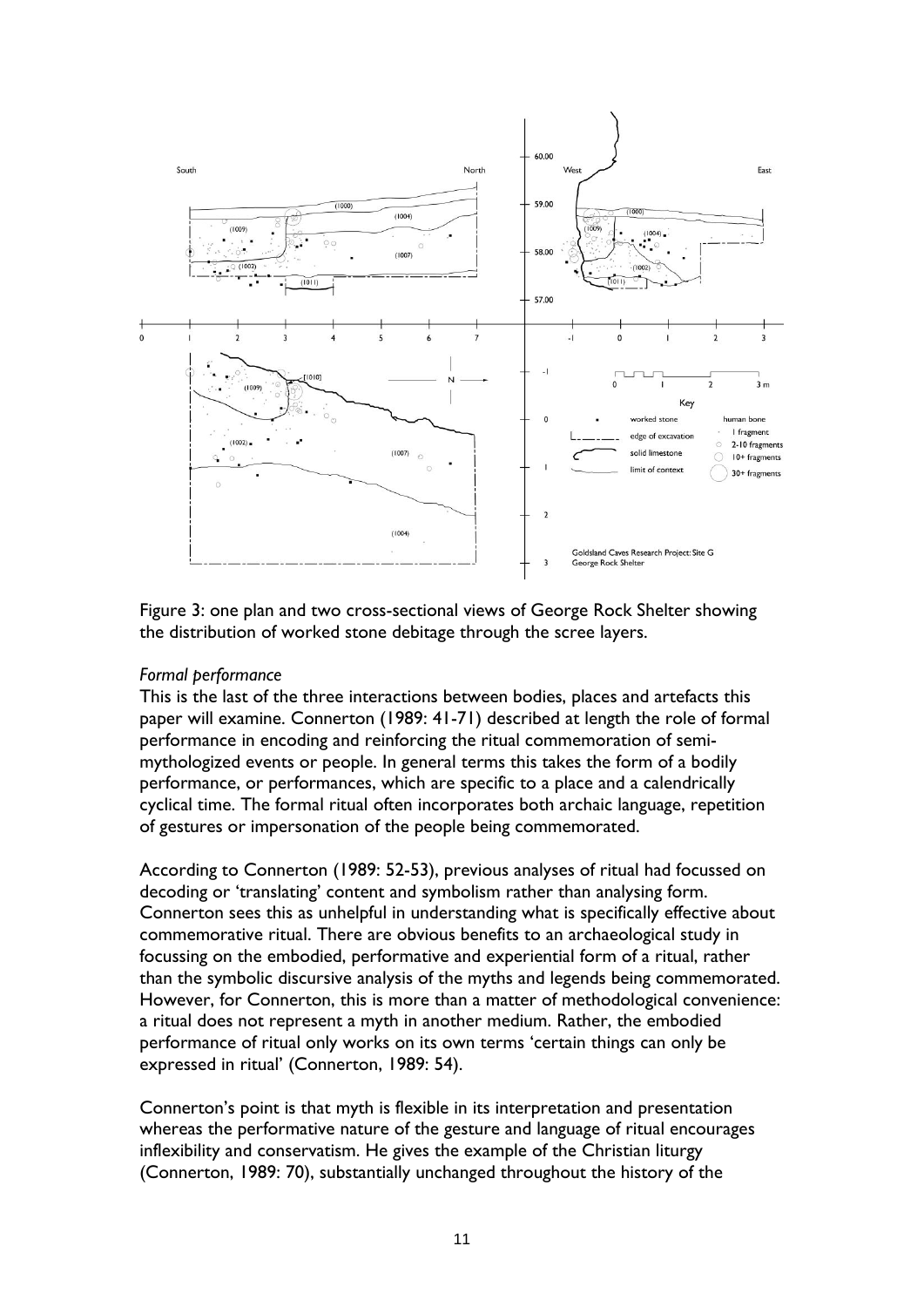Western church, in which a series of bodily performances index specific past events and re-present them, literally make them happen in the present, around a particular location, the altar.

From the perspective of this paper the important point to analyse is how this embodied performance is indexed in places and artefacts. How is that degree of fixed calendrical repetition generated over long time periods? This indexing can take place just as effectively in caves and natural places as in built architecture. Aldhouse-Green (2000: 243-5) made such a case for the Early Upper Palaeolithic activity at Goat's Hole Cave, Paviland where continuity of use was suggested for the period between 29 000 and 21 000 <sup>14</sup>C BP. Although this may seem an extremely long period, Goat's Hole Cave is part of the wider European Gravettian tradition. Gravettian burial practice remained remarkably constant over a similar timespan. The Paviland burial itself probably dates to around 29 000<sup>14</sup>C BP (Jacobi and Higham 2008) with the latest burial at Sungir, Russia dated between 22 500 and 23 400 <sup>14</sup>C BP (Pettitt and Bader, 2000: 270).

The archaeology of Paviland seems to represent episodic visits to the site which probably coincide with milder sub-stages in the deteriorating climatic conditions of Early Upper Palaeolithic South Wales (Aldhouse-Green, 2000: 228). Aldhouse-Green (2004: 245) interprets these visits as shamanic ritual performances, common to wider Gravettian hunter-gatherer society (following Clottes, 1999), which perpetuated the memory of the cave as a ritual focus for pilgrimage over this immensely long period of time.

Bradley (1998: 5-13) provides another example in his review of the Sámi ritual cycle and its associated *seijdde* shrines at natural features in the landscape. Continuity of place is an important feature of such rituals. This provides a clear mechanism for the persistence of sacred places over long timescales. In his example Bradley (1998: 6) stresses the importance of the phenomenological distinctiveness of the particular rock feature chosen for the *siejdde*. However, many rock formations can be described as distinctive; but not all of them become ritual foci. The site may be chosen for its distinctiveness yet it is remembered because of the continued formal performance of the commemorative rite.

The details of this ritual performance are brought out by Mulk (1996) in a study of Sámi communities around the Lule River in northern Sweden between 700 and 1400 AD. In this area shrines are located at distinctive natural features within the landscape and contain either *seijdde* stones or wooden figures; both of which represent divine 'masters of the animals', central figures in the animistic Sámi religion (Mulk, 1996: 52). Shrines were particularly associated with the winter settlements of these mobile hunter-fisher communities: which were also the locations for most of the social interaction within the wider Sámi group and for trade with agricultural communities to the south (Mulk, 1996: 64).

*Seijdde* shrines are interpreted by Mulk (1996: 64) as sites for gift giving, including sacrifice, as part of a redistributive system to maintain the egalitarian nature of Sámi society. From around 700 AD increased fur trade with the south gave the potential for the personal accumulation of wealth and the disruption of the egalitarian order. Mulk (1996: 70) argues that as there is no trace of such a development a very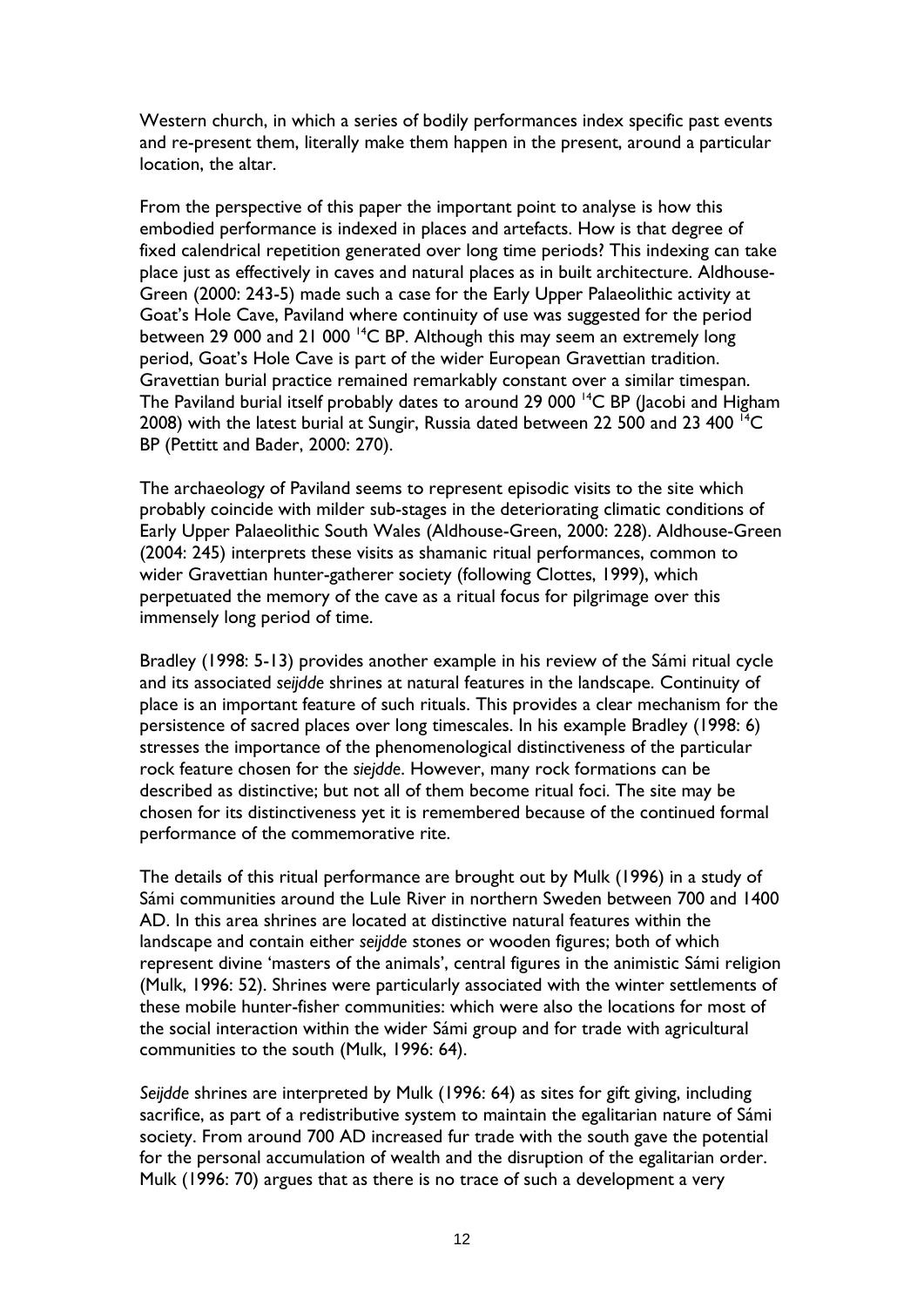efficient re-distributive system of gift exchange was in place. Mulk (1996: 70-2) draws parallels with the growth of the potlatch in  $19<sup>th</sup>$  century north-western coastal groups in America, where a similar external source of wealth needed to be normalised.

Archaeologically these rituals are represented by the suspension and deposition of coins, beads and other trade goods and by the sacrifice and group consumption of particular classes of animals. The 'potlatching' incorporates more and more diverse trade goods into this process. Performing this deposition indexed the rituals in the artefacts and landscape of the *seijdde* shrines (Mulk, 1996: 73). Connerton's (1989: 44-5) observation that formal ritual has a cyclical calendrical element helps to make sense of the consistent association of the shrines with winter settlements. In the case of the Sámi of the Lale River, these ritual performances not only maintained social equality but perpetuated the active use of these *seijdde* shrines down to the adoption of reindeer pastoralism in the 17<sup>th</sup> century (Mulk, 1996: 76). Persistence of place arises from the ritual action, to quote Paul Connerton once again: 'A ritual is not a journal or a memoir. Its master narrative is more than a story told and reflected on; it is cult enacted.' (Connerton, 1989: 70)

#### MEMORY AND THE ORIGINS OF RITUAL PERFORMANCE

This brief review has begun to suggest how different practices around memory and the management of memory can all share a similar form. Despite their diverse origins, all three of the practices I have considered develop the trappings of ritual formal performances and therefore are likely to involve the creation of embodied social memory. Conversely, it is also likely that even the most complex ritual will have its origins within small scale embodied practices reworked and elaborated over time.

We can suggest certain conditions which must be met for embodied social memory to be transmitted: first, sociality, more than one person must be involved; second, indexing transformations must take place, to artefacts, places or bodies; third, performance, the embodied action at the heart of the process; fourth, approbation, this is the feedback received from objects and 'knowledgeable actors'; fifth, calendrical repetition; and finally, the spatial repetition that serves to index the group memory to the site.

Wherever these conditions occur it is likely that practices and places will be memorialised. The Goldsland example has illustrated that different classes of artefact can become implicated in social memory at the same site. Although the objects vary the social practices all meet the criteria outlined above. This has led me to the view that a key point of analysis will be around biographies of these practices.

Object biographies have been a fruitful area of study in archaeology: 'making salient what otherwise might remain obscure' (Kopytoff, 1986: 67). Research in this tradition has followed two trajectories. One has been to study the role of the artefact as the active subject participating in a range of exchange transactions; this is particularly rewarding when historical or ethnographic accounts can be called upon (for example, Gosden and Marshall, 1999). Another has been to draw upon the physical traces that manufacture, use and deposition have left upon an artefact or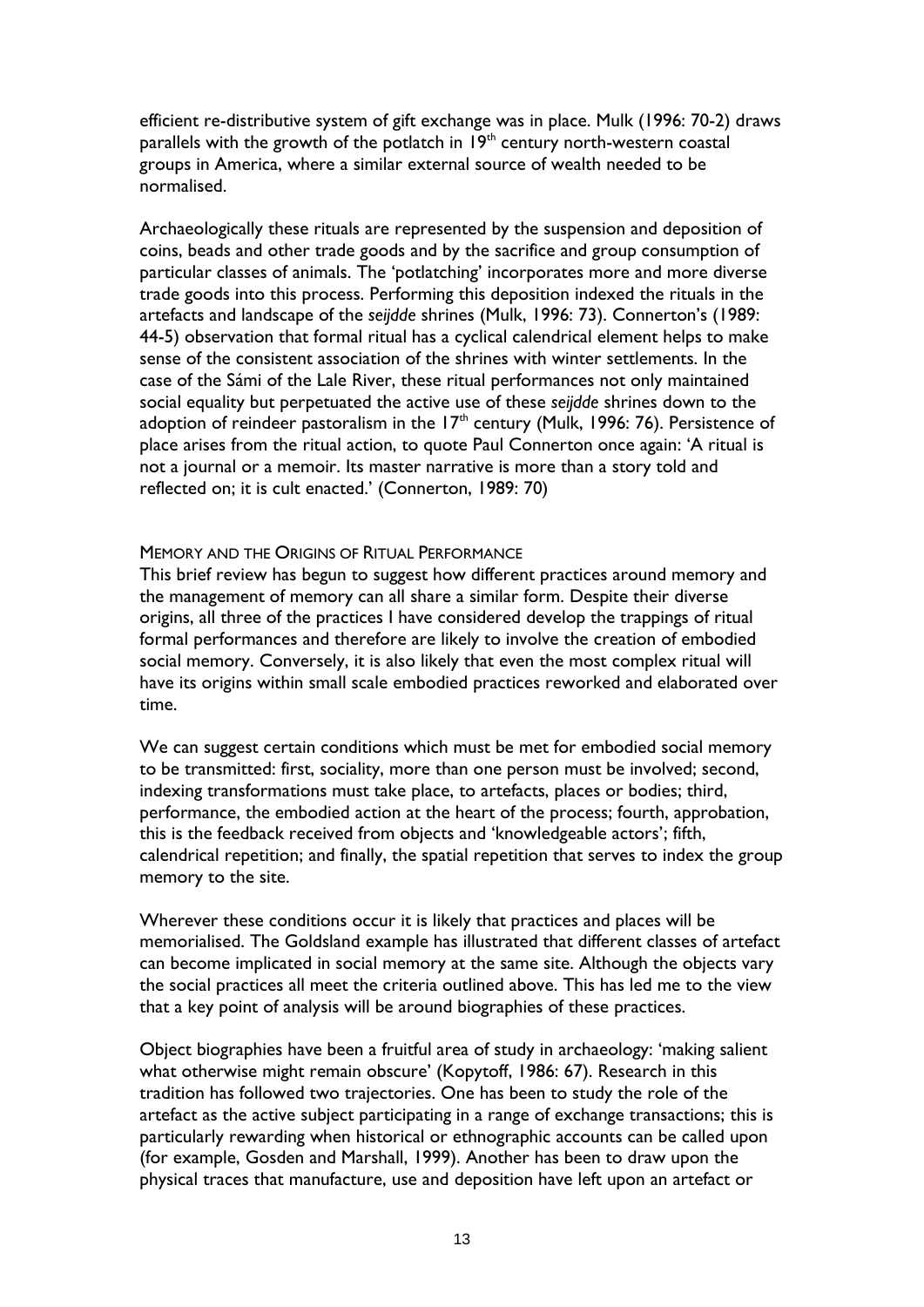class of artefacts (for example, Joy, 2009). One important contribution of Joy's work on object biography has been to demonstrate that it is not essential for a meaningful analysis to be able to recreate every stage of an object's life (Joy, 2009: 543-4). His focus on multiple, partial biographies and the drama of object lives leads to an emphasis on relational biographies which takes us beyond biographies that are bounded by the class of thing being studied. This leads us to the idea of the biography of practice.

From this perspective the connections through the possible life history of a single artefact or class of artefacts are less relevant than the embodied network of practices in which it is specifically entangled. The George Rock Shelter lithics are part of a network of people and things which allow the memory of this particular rock shelter to be created and perpetuated. However, these practices are not confined to worked stones: by the Early Neolithic they have shifted to the exposure burial of bodies. Different kinds of indices now created memory at the shelter. The continuity of social, performative, embodied and indexing practice allowed the focus of the site to shift back to lithic deposition in the Late Neolithic. Here we have the biography of one practice, embodied social memory, running through many different physical manifestations.

#### **ACKNOWLEDGEMENTS**

This paper is an amalgamation of one given in the *Memories Can't Wait* session organised by Adrian Chadwick and Catriona Gibson at the Theoretical Archaeology Group meeting in Bristol in December 2010 and one given in June 2010 to the Upland Caves Network conference in Manchester organised by Hannah O'Reagan. Thanks to Chad, Catriona and Hannah for organising such stimulating sessions and to all the other contributors for two thoroughly thought-provoking discussions. Various versions of the text have been read and commented on by Olaf Bayer, Vicki Cummings, Julia Roberts and Samantha Walsh; thanks are due to them for their valuable input.

## **REFERENCES**

Aldhouse-Green, S. and Peterson, R. (2007) 'The Goldsland Caves Research Project: Excavations in 2007', Archaeology in Wales 47: 68-71.

Aldhouse-Green, S., Pettitt, P. and Stringer, C. (1996) 'Holocene Humans at Pontnewydd and Cae Gronw caves', Antiquity 70: 444-7.

Aldhouse-Green, S. (editor) (2000) Paviland Cave and the Red Lady. Bristol: Western Academic and Specialist Press.

Atkinson, R. (1946) Field Archaeology. London: Methuen.

Battaglia, D. (1992) 'The body in the Gift: Memory and Forgetting in Sabarl Mortuary Exchange', American Ethnologist 19(1): 3-18.

Borić, D. (2010) Archaeology and Memory. Oxford: Oxbow.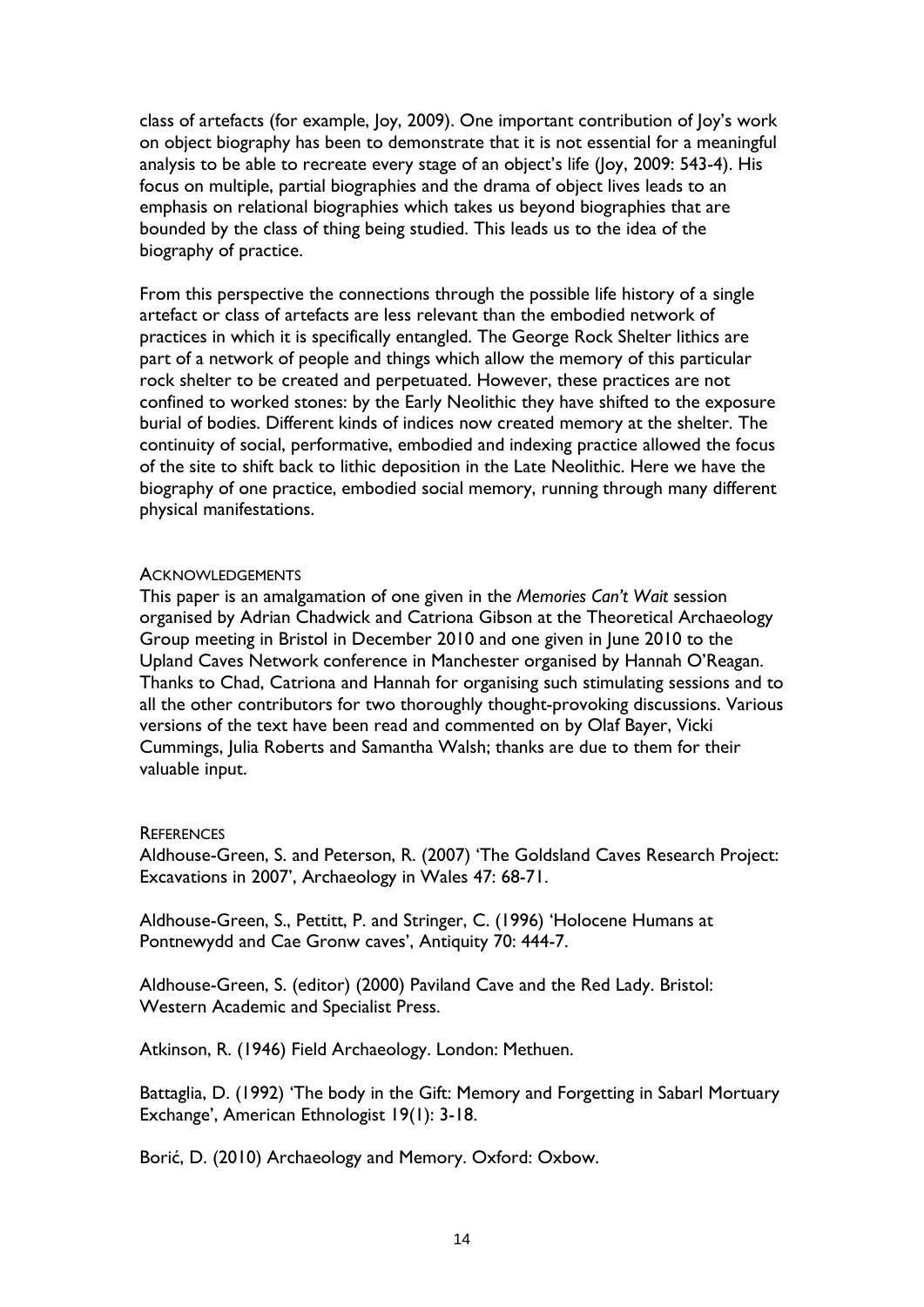Bradley, R. (1998) An Archaeology of Natural Places. London and New York: Routledge.

Bradley, R. (2002) The Past in Prehistoric Societies. London and New York: Routledge.

Budden, S. and Sofaer, J. (2009) 'Non-Discursive Knowledge and the Construction of Identity: Potters, Potting and Performance at the Bronze Age Tell of Százhalombatta, Hungary', Cambridge Archaeological Journal 19(2): 203-220.

Chamberlain, A. (1996) 'More Dating Evidence for Human Remains in British caves' Antiquity 70: 950-3.

Clark, A. (1997) Being There: Putting Brain Body and World Together Again. MIT Press: Cambridge, MA.

Clottes, J. (1999) 'Twenty Thousand Years of Palaeolithic Cave Art in Southern France'. In Coles, J., Bewley, R. and Mellars, P. (editors) World Prehistory: studies in memory of Grahame Clark. Proceedings of the British Academy 99: 161-179.

Connerton, P. (1989) How Societies Remember. Cambridge: Cambridge University Press.

de Waal, E. (2003) Twentieth Century Ceramics. London: Thames and Hudson.

Dowd, M. (2008) 'The Use of Caves for Funerary and Ritual Practices in Neolithic Ireland', Antiquity 82: 305-17.

Edmonds, M. (1997) 'Taskscape, Technology and Tradition' Analecta Praehistorica Leidensia 29: 99-110.

Edmonds, M. (1999) Ancestral Geographies of the Neolithic: Landscapes, Monuments and Memory. London and New York: Routledge.

Finlay, N. (1997) 'Kid Knapping: Children in Lithic Analysis'. In. Moore, J. and Scott, E. (editors). Invisible People and Processes: Writing Gender and Childhood into European Archaeology*.* London: Leicester University Press: 203-12.

Foucault, M. (1979) Discipline and Punish: the Birth of the Prison. (Translator Alan Sheridan) Harmondsworth: Peregrine Books.

Fowler, C. (2003) 'Rates of (Ex)change: Decay and Growth, Memory and the Transformation of the Dead in Early Neolithic Southern Britain'. In Williams, H. (editor) Archaeologies of Remembrance: Death and Memory in Past Societies. New York: Kluwer Academic/Plenum Publishers: 45-63.

Gell, A. (1998) Art and Agency: an Anthropological Theory. Oxford: Clarendon.

Gosden, C. and Marshall, Y. (1999) 'The Cultural Biography of Objects', World Archaeology 31(2): 169-78.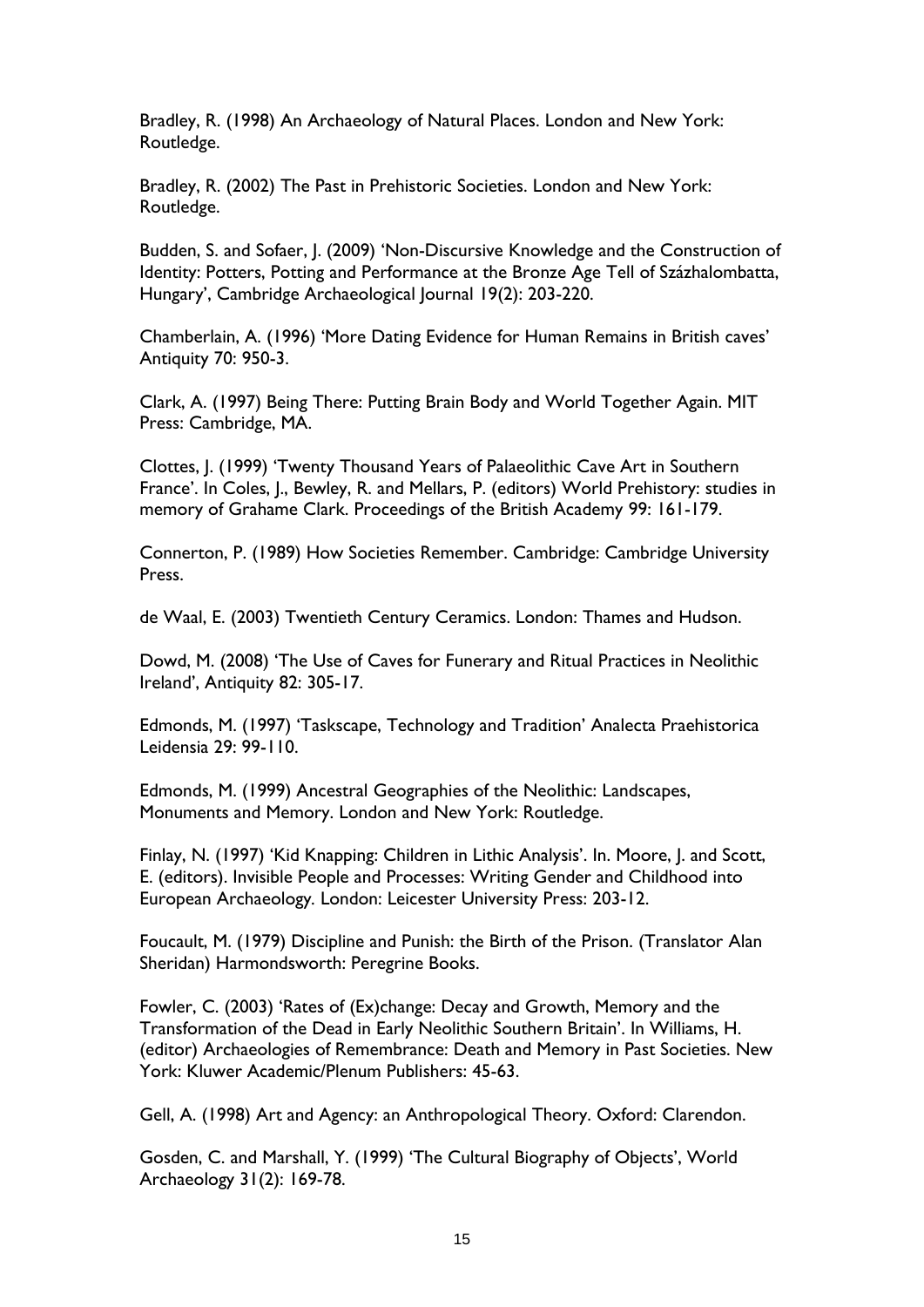Jacobi, R. and Higham, T. (2008) 'The 'Red Lady'ages gracefully: new ultrafiltration AMS determinations from Paviland', Journal of Human Evolution 55(5): 898-907.

Jones, A. (2007) Memory and Material Culture. Cambridge: Cambridge University Press.

Joy, J. (2009) 'Reinvigorating Object Biography: Reproducing the Drama of Object Lives', World Archaeology 41(4): 540-56.

Kopytoff, I. (1986) 'The Cultural Biography of Things: Commoditization as Process'. In Appadurai, A. (editor) The Social Life of Things. Cambridge: Cambridge University Press: 64-91.

Leach, S. (2008) 'Odd One Out? Earlier Neolithic Deposition of Human Remains in Caves and Rock Shelters in the Yorkshire Dales. In Murphy, E. (editor) Deviant Burial in the Archaeological Record. Oxford: Oxbow: 35-56.

Mulk, I-M. (1996) 'The Role of the Sámi in Fur Trading During the Late Iron Age and Nordic Medieval Period in the Light of the Sámi Sacrificial Sites in Lapland, Northern Sweden', Acta Borealia 13: 47-80.

Peterson, R. and Aldhouse-Green, S. In preparation. Excavations in the Goldsland Wood Caves 2005-07.

Pettitt, P. and Bader, N. (2000) 'Direct AMS Radiocarbon Dates for the Sungir Mid Upper Palaeolithic Burials', Antiquity 74: 269-70.

Pollard, J. (2001) 'The Aesthetics of Depositional Practice', World Archaeology 33(2): 315-33.

Reilly, S. (2003) 'Processing the Dead in Neolithic Orkney', Oxford Journal of Archaelogy 22(2): 133-54.

Saville, A. (1990) Hazleton North, Gloucestershire, 1979-82: The Excavation of a Neolithic Long Cairn of the Cotswold-Severn Group. London: English Heritage. Schulting, R. (2007) 'Non-Monumental Burial in Britain: a (Largely) Cavernous View. In: Larsson, L., Lüth, F., and Terberger, T. (editors), Non-Megalithic Mortuary Practices in the Baltic – New Methods and Research into the Development of Stone Age Society. Schwerin: Bericht der Römisch-Germanischen Kommission 88: 581-603.

Tarlow, S. (2000) 'Emotion in Archaeology', Current Anthropology 41(5): 713-46.

Webster, G. (1963) Practical Archaeology: An Introduction to Archaeological Fieldwork and Excavation. London: A and C Black.

Weiss, B. (1997) 'Forgetting Your Dead: Alienable and Inalienable Objects in Northwest Tanzania', Anthropological Quarterly 70(4): 164-72.